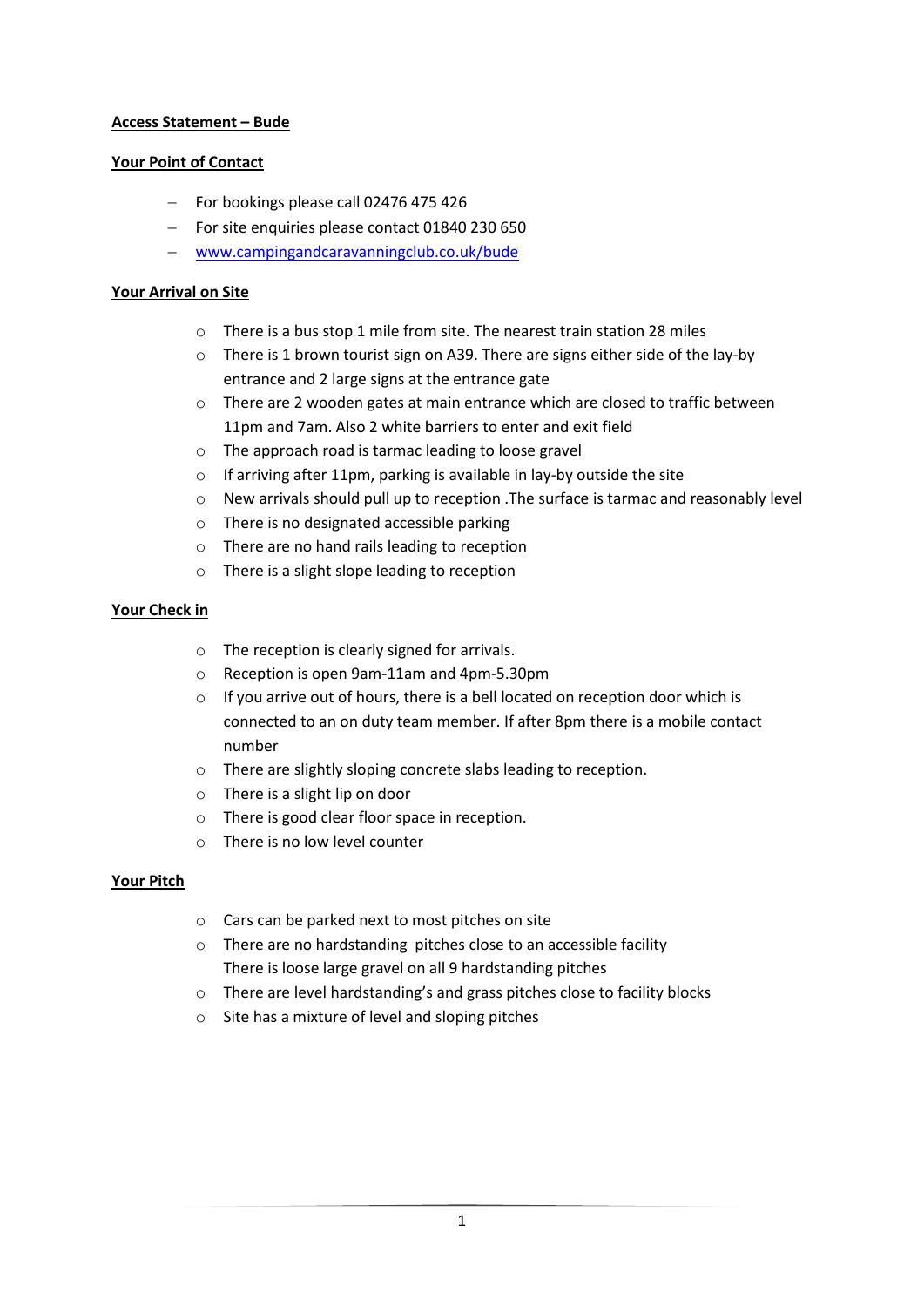### **Your Facilities**

- o There is a clear concrete/tarmac path leading to the facilities
- o There is a single step at the entrance to the facility block
- o There are no ramps leading to facility block
- o There are no semi ambulant cubicles in our facility block
- o There is a mixture of screw and lever taps
- o There are wall hung seats within the shower cubicles
- o All showers are operated by dial mechanism. Temperatures can be adjusted
- o All showers have a threshold step
- o There is low level lighting on the outside of the facility block throughout the night

### **Your Accessible Facilities**

- o There is a flat level concrete path leading to the accessible facility
- o There are no handrails leading to the accessible facility
- o There is flat level access into the accessible facility
- $\circ$  The toilet does have handrails
- o The toilet has a larger flush handle
- o There is a space to the right.
- o The wash basin cannot be reached from the toilet
- o The washbasin is lever top
- o There is a hand dryer
- o There is a mirror, it is not full length.
- o The shower has wall mounted handrails
- o The shower is dial operated
- o The shower is open access
- o The shower is height adjustable
- o The floor is non-slip
- o There is no hair dryer
- o There is an emergency chord that can be reached from the floor
- o The alarm can be heard from the site teams pitches
- o The alarm can be heard from the reception

### **Your Laundry and Food Preparation Areas**

- o There is good level access over concrete slabs to all of these areas
- o The taps are screw top
- o The washing machine is top loading, it cannot be loaded from floor level
- o The tumble drier is front loading. It is not stacked
- o There is a wall mounted iron
- o There is a wall mounted ironing board
- o There are washing up facilities, they are outdoor but undercover
- o The sinks have screw top taps
- o There is an outdoor drying area